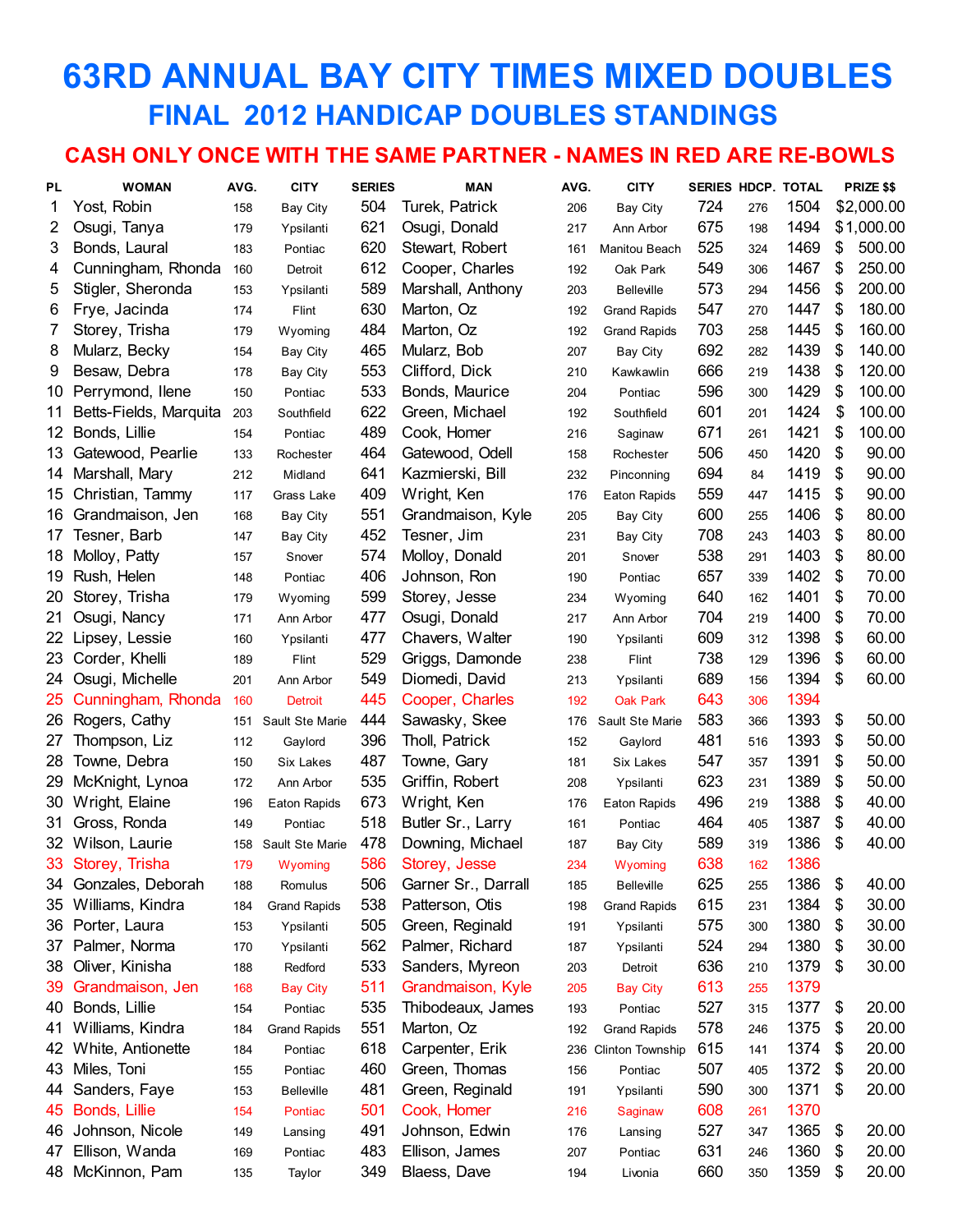| 49 | Osugi, Tanya            | 179 | Ypsilanti           | 607 | Stine, David          | 211 | Ypsilanti            | 538 | 213 | 1358 | \$<br>20.00 |
|----|-------------------------|-----|---------------------|-----|-----------------------|-----|----------------------|-----|-----|------|-------------|
| 50 | Lee, Tonyajune          | 161 | Lansing             | 526 | Lee, Clayton          | 204 | Lansing              | 568 | 261 | 1355 |             |
| 51 | Reed, Ceciel            | 203 | Saginaw             | 701 | Carpenter Jr., Robert | 218 | Saginaw              | 515 | 138 | 1354 |             |
| 52 | Tesner, Barb            | 147 | Bay City            | 419 | Kaznowski, Mike       | 166 | <b>Bay City</b>      | 535 | 399 | 1353 |             |
| 53 | Holt, Kenya             | 144 | Pontiac             | 499 | Smith, Jeffrey        | 234 | Pontiac              | 614 | 240 | 1353 |             |
| 54 | Kelly, Cheryl           | 98  | Fort Wayne, IN      | 291 | Kelly, James          | 187 | Fort Wayne, IN       | 594 | 468 | 1353 |             |
| 55 | Marshall, Mary          | 212 | Midland             | 585 | Mann, Kurt            | 200 | Midland              | 605 | 162 | 1352 |             |
| 56 | Williams, Kindra        | 184 | <b>Grand Rapids</b> | 519 | Marton, Oz            | 192 | <b>Grand Rapids</b>  | 587 | 246 | 1352 |             |
| 57 | Hobart, Jessica         | 188 | Saginaw             | 547 | Sullivan, Jamison     | 210 | Saginaw              | 608 | 195 | 1350 |             |
| 58 | Osugi, Michelle         | 201 | Ann Arbor           | 596 | Osugi, Donald         | 217 | Ann Arbor            | 606 | 147 | 1349 |             |
| 59 | Topping, Teresa         | 187 | New Boston          | 565 | Mooney, Richard       | 211 | Roseville            | 589 | 195 | 1349 |             |
| 60 | Ellison, Wanda          | 169 | Pontiac             | 465 | Pickens, James        | 191 | Pontiac              | 598 | 285 | 1348 |             |
| 61 | Nichols, Lorraine       | 168 | <b>Grand Rapids</b> | 457 | Nichols, Jesse        | 203 | <b>Grand Rapids</b>  | 632 | 258 | 1347 |             |
| 62 | Collier, Helen          | 154 | Bay City            | 454 | Roach, Randy          | 199 | <b>Bay City</b>      | 593 | 300 | 1347 |             |
| 63 | Mooney, Mary Jo         | 155 | Roseville           | 463 | Mooney, Richard       | 211 | Roseville            | 610 | 273 | 1346 |             |
| 64 | Klepadlo, Jackie        | 158 | Johannesburg        | 482 | Haag, Brian           | 133 | Johannesburg         | 414 | 450 | 1346 |             |
| 65 | Kerr, Kristy            | 220 | Saginaw             | 575 | Lambert, Kurt         | 220 | Linwood              | 673 | 96  | 1344 |             |
| 66 | Bonds, Laural           | 183 | Pontiac             | 538 | Carter, Lawrence      | 177 | Pontiac              | 521 | 285 | 1344 |             |
| 67 | Sump, Tonya             | 124 |                     | 368 | Sump III, Michael     | 229 | Laingsburg           | 676 | 300 | 1344 |             |
| 68 | Bonds, Laural           |     | Laingsburg          | 508 | Stewart, Robert       |     | <b>Manitou Beach</b> | 512 |     | 1344 |             |
|    |                         | 183 | Pontiac             | 486 | Garner Sr., Darrall   | 161 |                      | 553 | 324 | 1342 |             |
| 69 | Hershey, Maggie         | 168 | Detroit             |     |                       | 184 | <b>Belleville</b>    |     | 303 | 1342 |             |
| 70 | Perrymond, Ilene        | 150 | Pontiac             | 475 | Powell, Robert        | 179 | Pontiac              | 507 | 360 |      |             |
| 71 | Sharp, Ella             | 186 | <b>Bay City</b>     | 474 | Schwannecke, Travis   | 188 | Midland              | 615 | 252 | 1341 |             |
| 72 | Sump, Melissa           | 136 | Perry               | 407 | Johnson, Brian        | 200 | Lansing              | 589 | 345 | 1341 |             |
| 73 | Sackett, Christy        | 129 | Tecumseh            | 425 | Griffin, Robert       | 208 | Ypsilanti            | 581 | 333 | 1339 |             |
| 74 | Tesner, Angela          | 217 | <b>Bay City</b>     | 601 | Griggs, Damonde       | 236 | Flint                | 671 | 63  | 1335 |             |
| 75 | McMillan, Denise        | 154 | Lapeer              | 461 | McMillan, Charles     | 192 | Lapeer               | 556 | 318 | 1335 |             |
| 76 | Jarkiewicz, Marstyne    | 153 | Imlay City          | 413 | Jarkiewicz, Dennis    | 163 | Imlay City           | 529 | 390 | 1332 |             |
| 77 | Hoyt, Debbie            | 102 | <b>Howard City</b>  | 347 | Hoyt, Bruce           | 154 | <b>Howard City</b>   | 451 | 534 | 1332 |             |
| 78 | Washington, Dorothy     | 160 | Pontiac             | 463 | Carter, Lawrence      | 177 | Pontiac              | 525 | 342 | 1330 |             |
| 79 | Sanders, Faye           | 153 | <b>Belleville</b>   | 475 | Sackett, Errol        | 149 | Tecumseh             | 456 | 399 | 1330 |             |
| 80 | Deans, June             | 116 | Flint               | 436 | Sanders, Michael      | 211 | Flint                | 527 | 366 | 1329 |             |
| 81 | Topping, Teresa         | 187 | New Boston          | 556 | Topping, William      | 201 | New Boston           | 552 | 219 | 1327 |             |
|    | 82 Klingbeil, Conney    | 182 | Perry               | 465 | Klingbeil Sr., James  | 173 | Perry                | 565 | 297 | 1327 |             |
| 83 | Thomas, Helen           | 190 | Saginaw             | 543 | Wilson, Ronald        | 196 | Pontiac              | 554 | 225 | 1322 |             |
| 84 | Allen, Tamara           | 131 | Perry               | 412 | Weeks, James          | 159 | Lansing              | 457 | 453 | 1322 |             |
| 85 | Washington, Dorothy     | 168 | Pontiac             | 475 | Smith, Michael        | 169 | Flint                | 486 | 360 | 1321 |             |
| 86 | Gross, Ronda            | 149 | Pontiac             | 446 | Smith, Lester         | 159 | Pontiac              | 467 | 408 | 1321 |             |
| 87 | Coleman, Jerilyn        | 136 | <b>Belleville</b>   | 404 | Green, Reginald       | 191 | Ypsilanti            | 573 | 342 | 1319 |             |
| 88 | Johnston, Nicole        | 183 | Sandusky            | 542 | Johnston, Jeremy      | 218 | Sandusky             | 591 | 186 | 1319 |             |
| 89 | Corder, Khelli          | 189 | Flint               | 590 | Sanders, Myreon       | 203 | Detroit              | 521 | 207 | 1318 |             |
| 90 | Sawasky, Fauncy         | 133 | Sault Ste Marie     | 356 | Dominowski, Tom       | 148 | <b>Bay City</b>      | 488 | 474 | 1318 |             |
| 91 | Frye, Jacinda           | 174 | Flint               | 514 | Griggs, Damonde       | 236 | Flint                | 638 | 165 | 1317 |             |
| 92 | Pruitt, Carmen          | 155 | <b>Burton</b>       | 432 | Childress, Marcellus  | 198 | Flint                | 577 | 303 | 1312 |             |
| 93 | Dane, Kelly             | 164 | Sault Ste Marie     | 464 | Dominowski, Tom       | 148 | <b>Bay City</b>      | 440 | 408 | 1312 |             |
| 94 | Minard, Melisssa        | 186 | Sandusky            | 526 | Minard, James         | 214 | Sandusky             | 595 | 189 | 1310 |             |
| 95 | Williams, Charlean      | 168 | Ypsilanti           | 428 | Garner, Delvin        | 165 | Ypsilanti            | 531 | 351 | 1310 |             |
| 96 | Tesner, Angela          | 217 | <b>Bay City</b>     | 555 | Tesner, Jim           | 231 | <b>Bay City</b>      | 679 | 75  | 1309 |             |
| 97 | Oliver, Kinisha         | 188 | Redford             | 533 | Fowlkes, Bobby        | 234 | Flint                | 641 | 135 | 1309 |             |
| 98 | Williams, Kindra        | 184 | <b>Grand Rapids</b> | 553 | Brown Jr., Charlie    | 238 | Grandville           | 620 | 135 | 1308 |             |
| 99 | Knox, Brenda            | 137 | Ypsilanti           | 418 | Payne, Ronald         | 188 | Ann Arbor            | 521 | 369 | 1308 |             |
|    | 100 Yerian, Sharon      | 122 | Lansing             | 370 | Goodrich, William     | 185 | Lansing              | 522 | 414 | 1306 |             |
|    | 101 Driesenga, Patricia | 128 | Newaygo             | 407 | Driesenga, Robert     | 139 | Newaygo              | 392 | 507 | 1306 |             |
|    | 102 Smith, Melissa      | 219 | Wyoming             | 619 | Sullivan, James       | 220 | Wyoming              | 590 | 96  | 1305 |             |
|    | 103 Frye, Jacinda       | 174 | Flint               | 514 | Fowlkes, Bobby        | 234 | Flint                | 623 | 168 | 1305 |             |
|    |                         |     |                     |     |                       |     |                      |     |     |      |             |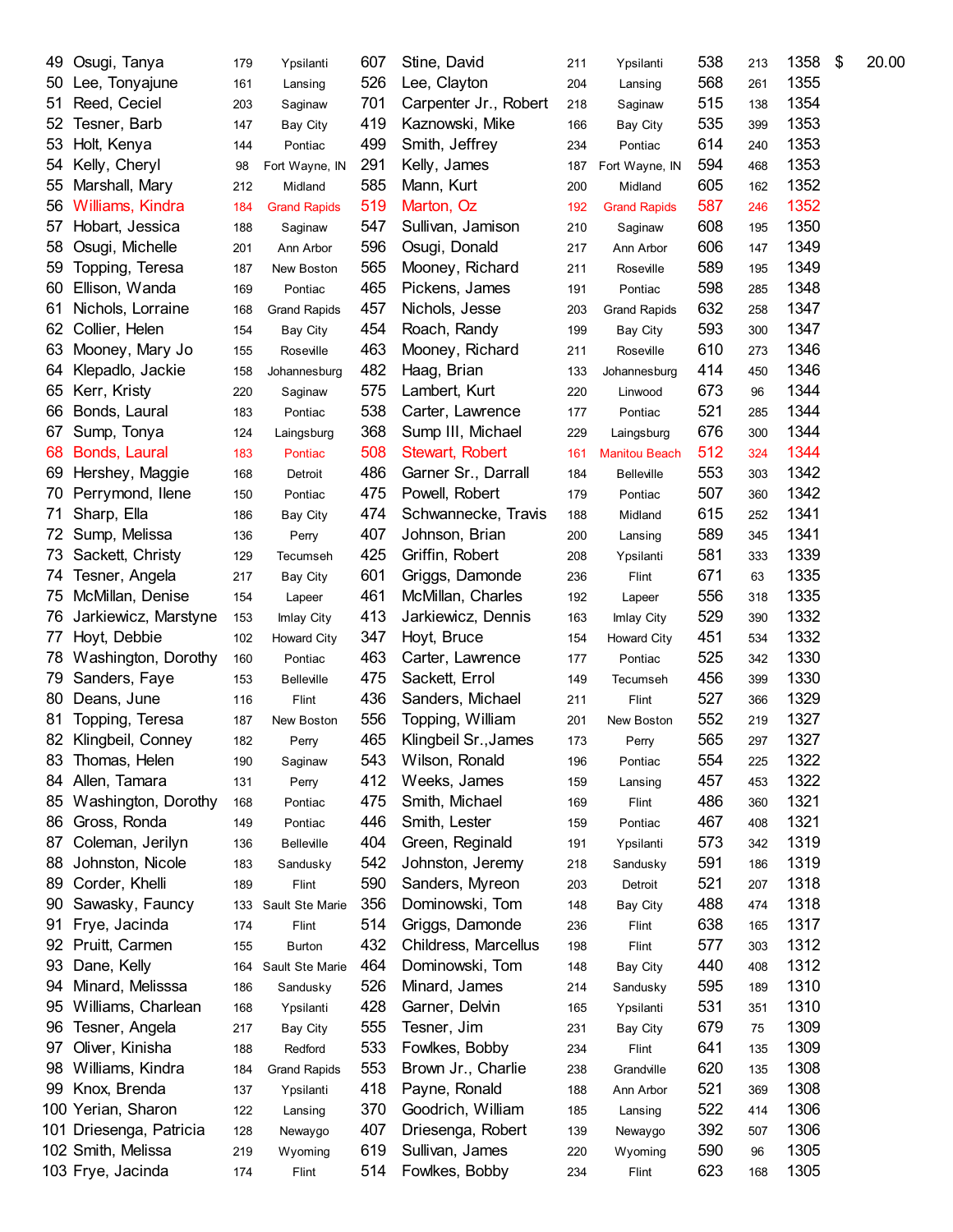| 104 White, Antionette      | 184 | Pontiac             | 486 | Smith, Jeffrey                    | 234 | Pontiac             | 674 | 144 | 1304 |
|----------------------------|-----|---------------------|-----|-----------------------------------|-----|---------------------|-----|-----|------|
| 105 Voorhuis, April        | 215 | Flint               | 580 | Goosby, Edwin                     | 234 | Flint               | 650 | 72  | 1302 |
| 106 Brown, Delisa          | 158 | Ypsilanti           | 420 | Robinson, Ryan                    | 163 | Whittaker           | 504 | 378 | 1302 |
| 107 Gass, Tonya            | 183 | Attica              | 486 | Jarkiewicz, Dennis                | 163 | Imlay City          | 497 | 318 | 1301 |
| 108 Kerr, Kristy           | 220 | Saginaw             | 570 | Wheeler, Brendan                  | 229 | Saginaw             | 658 | 72  | 1300 |
| 109 Perkins, Tekosha       | 166 | Haslett             | 444 | Carroll, Roshawn                  | 200 | Haslett             | 583 | 273 | 1300 |
| 110 Hillie, Kenya          | 161 | Pontiac             | 477 | Hillie, Michael                   | 185 | Pontiac             | 500 | 321 | 1298 |
| 111 Anaya, Dawn            | 165 | <b>Bay City</b>     | 474 | Tesner, Jim                       | 231 | <b>Bay City</b>     | 622 | 201 | 1297 |
| 112 Jakobi, Jean Anne      | 178 | <b>Bay City</b>     | 415 | Jakobi, Keith                     | 192 | Bay City            | 620 | 261 | 1296 |
| 113 Knight, Rose           | 143 | East Lansing        | 408 | Knight, George                    | 170 | East Lansing        | 489 | 399 | 1296 |
| 114 Dooley, Catherine      | 175 | Detroit             | 500 | Sugiyama, Howard                  | 206 | Northville          | 554 | 240 | 1294 |
| 115 Jones, Jasquella       | 155 | Auburn Hills        | 396 | Word, James                       | 212 | Pontiac             | 628 | 270 | 1294 |
| 116 Farris, Fannie         | 129 | Lansing             | 360 | Allen, Thurston                   | 163 | Lansing             | 487 | 447 | 1294 |
| 117 Carter, Sherri         | 171 | Ypsilanti           | 534 | Payne, Richard                    | 201 | Ann Arbor           | 501 | 258 | 1293 |
| 118 Lipsey, Lessie         | 160 | Ypsilanti           | 471 | Claybourne, Jonathan              | 184 | Ypsilanti           | 498 | 324 | 1293 |
| 119 Dooley, Catherine      | 175 | Detroit             | 493 | Spencer, Vincent                  | 196 | Inkster             | 538 | 261 | 1292 |
| 120 Hobart, Jessica        | 188 | Saginaw             | 534 | Sullivan, James                   | 147 | Saginaw             | 413 | 345 | 1292 |
| 121 Billings, Sandra       | 129 | Lansing             | 416 | Billings, Christopher             | 155 | Lansing             | 405 | 468 | 1289 |
| 122 Nelson, Susan          | 140 | Haslett             | 442 | Nelson, Thomas                    | 175 | Haslett             | 449 | 396 | 1287 |
| 123 Nichols, Lorraine      | 168 | <b>Grand Rapids</b> | 525 | Cook, Homer                       | 216 | Saginaw             | 533 | 228 | 1286 |
| 124 McKnight, Lynda        | 172 | Ann Arbor           | 430 | Priano, Brian                     | 229 | Ann Arbor           | 669 | 186 | 1285 |
| 125 Keel, Marlech          | 153 | Mt. Clemons         | 514 | Wims, Joe                         | 211 | Clarkston           | 495 | 276 | 1285 |
| 126 Rue, Judy              | 181 | Lansing             | 549 | Kelly, Daniel                     | 177 | Lansing             | 444 | 291 | 1284 |
| 127 Hill-Williams, Shirley | 185 | Detroit             | 483 | Spencer, Vincent                  | 196 | <b>Inkster</b>      | 561 | 237 | 1281 |
| 128 Gaines, Mary           | 142 | Westland            | 365 | Naylor, Len                       | 146 | Ypsilanti           | 456 | 459 | 1280 |
| 129 Miller, Julie          | 204 | Sandusky            | 488 | Dooley, Justin                    | 211 | Sandusky            | 638 | 153 | 1279 |
| 130 Osugi, Tanya           | 179 | Ypsilanti           | 502 | Diomedi, David                    | 213 | Ypsilanti           | 570 | 207 | 1279 |
| 131 Ablin, Cheryl          | 127 | <b>Big Rapids</b>   | 380 | Ablin, Juan                       | 136 | <b>Big Rapids</b>   | 380 | 519 | 1279 |
| 132 Sleet, Kathy           |     |                     | 509 |                                   |     |                     | 577 |     | 1278 |
|                            | 183 | <b>Grand Rapids</b> | 465 | Lyons, Robert<br>Carter, Lawrence | 216 | <b>Grand Rapids</b> | 474 | 192 | 1278 |
| 133 Hillie, Kenya          | 161 | Pontiac             | 436 | Green, Michael                    | 177 | Pontiac             | 520 | 339 | 1277 |
| 134 Sanders, Faye          | 153 | <b>Belleville</b>   | 417 |                                   | 192 | Southfield          | 441 | 321 | 1275 |
| 135 Christian, Tammy       | 117 | Grass Lake          | 476 | Presley, Joey                     | 188 | Grass Lake          | 400 | 417 | 1272 |
| 136 Johnson, Julie         | 150 | Lansing             |     | Johnson, James                    | 164 | Lansing             |     | 396 |      |
| 137 McKinnon, Pam          | 130 | <b>Taylor</b>       | 345 | <b>Blaess, Dave</b>               | 194 | Livonia             | 554 | 372 | 1271 |
| 138 Smith, Doreen          | 132 | Ypsilanti           | 441 | Smith, Christopher                | 179 | Ypsilanti           | 428 | 402 | 1271 |
| 139 Sleet, Kathy           | 183 | <b>Grand Rapids</b> | 530 | Nichols, Jesse                    | 203 | <b>Grand Rapids</b> | 515 | 222 | 1267 |
| 140 Holt, Kenya            | 144 | Pontiac             | 416 | Carpenter, Erik                   | 236 | Clinton Township    | 614 | 237 | 1267 |
| 141 Hershey, Maggie        | 168 | Detroit             | 525 | Holman, Royce                     | 196 | Ypsilanti           | 466 | 276 | 1267 |
| 142 Sawasky, Fauncy        | 133 | Sault Ste Marie     | 345 | Wilson, Shawn                     | 208 | Sault Ste Marie     | 592 | 330 | 1267 |
| 143 Keel, Marlech          | 153 | Mt. Clemons         | 460 | Wims, Joe                         | 211 | Clarkston           | 530 | 276 | 1266 |
| 144 Wilson, Laurie         | 158 | Sault Ste Marie     | 443 | Wilson, Shawn                     | 208 | Sault Ste Marie     | 552 | 270 | 1265 |
| 145 Stigler, Sheronda      | 153 | Ypsilanti           | 421 | Green, Michael                    | 192 | Southfield          | 523 | 321 | 1265 |
| 146 Johnson, Cheryl        | 162 | Ferndale            | 429 | Willis, Elvin                     | 155 | Pontiac             | 446 | 390 | 1265 |
| 147 Hall, Sharon           | 161 | Ypsilanti           | 485 | Elston, Alphonso                  | 188 | Ypsilanti           | 467 | 312 | 1264 |
| 148 Wilson, Laurie         | 158 | Sault Ste Marie     | 490 | Dane, Grant                       | 174 | Sault Ste Marie     | 423 | 351 | 1264 |
| 149 Tucker, Josi           | 141 | Sault Ste Marie     | 377 | Sawasky, Skee                     | 176 | Sault Ste Marie     | 496 | 390 | 1263 |
| 150 Widmayer, Mary         | 149 | Howard City         | 408 | Widmayer, Ronald                  | 141 | <b>Howard City</b>  | 402 | 453 | 1263 |
| 151 Gilyard, Shirley       | 170 | <b>Inkster</b>      | 451 | Bowles, Willie                    | 197 | <b>Inkster</b>      | 541 | 270 | 1262 |
| 152 Oczepek, Julie         | 229 | Reese               | 595 | Sullivan, Jamison                 | 210 | Saginaw             | 568 | 96  | 1259 |
| 153 Wright, Elaine         | 196 | Eaton Rapids        | 520 | Presley, Joey                     | 188 | Grass Lake          | 549 | 189 | 1258 |
| 154 Ford, April            | 106 | Lansing             | 321 | Hildebrandt, Lawrence             | 195 | <b>Bath</b>         | 508 | 429 | 1258 |
| 155 Brown, Meryl           | 169 | Clarkston           | 472 | Stowers, Jimmie                   | 224 | Clarkston           | 580 | 204 | 1256 |
| 156 Meredith, Cheryl       | 97  | Lansing             | 263 | Meredith, Alvin                   | 201 | Lansing             | 557 | 435 | 1255 |
| 157 Dane, Kelly            | 164 | Sault Ste Marie     | 409 | Sawasky, Skee                     | 176 | Sault Ste Marie     | 500 | 342 | 1251 |
| 158 Porter, Laura          | 153 | Ypsilanti           | 409 | Griffin Sr., Robert               | 204 | Ypsilanti           | 550 | 291 | 1250 |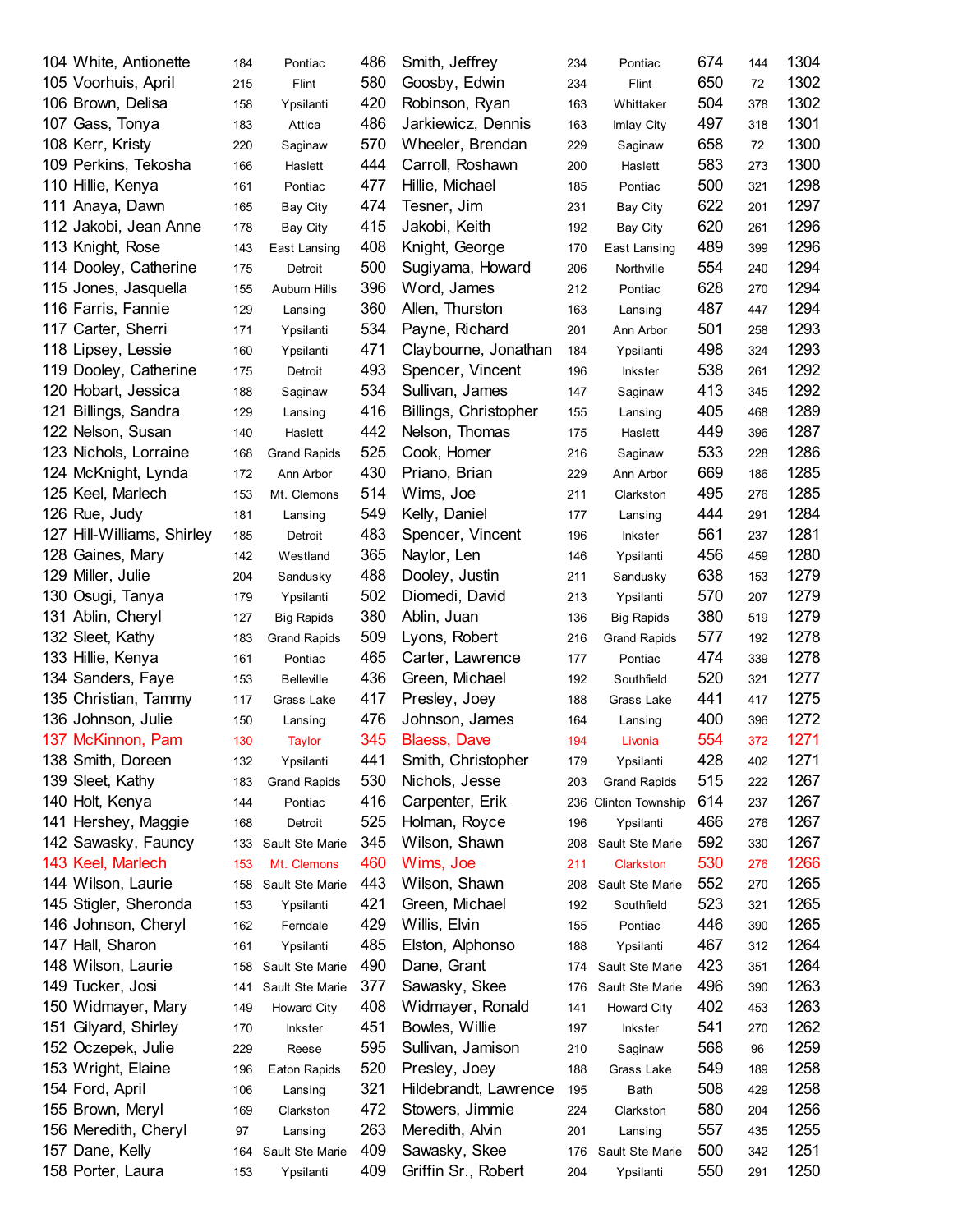| 159 Duffey, Nancy          | 112 | Roseville           | 238 | Duffey, Duane        | 179 | Roseville           | 561 | 450 | 1249 |
|----------------------------|-----|---------------------|-----|----------------------|-----|---------------------|-----|-----|------|
| 160 Bonds, Laural          | 183 | Pontiac             | 530 | Kelly, Chris         | 203 | Pontiac             | 493 | 222 | 1245 |
| 161 Nichols, Lorraine      | 168 | <b>Grand Rapids</b> | 433 | Nichols, Jesse       | 203 | <b>Grand Rapids</b> | 553 | 258 | 1244 |
| 162 Norwood, Mary          | 159 | Holt                | 469 | Ford, Larry          | 184 | Lansing             | 447 | 324 | 1240 |
| 163 Clemmons, Christina    | 174 | Lansing             | 468 | Phifer, James        | 161 | Lansing             | 427 | 345 | 1240 |
| 164 Smith, Melissa         | 219 | Wyoming             | 629 | Sullivan, James      | 220 | Wyoming             | 514 | 96  | 1239 |
| 165 Reed, Ceciel           | 203 | Saginaw             | 532 | Lowrey, Tim          | 211 | Saginaw             | 547 | 156 | 1235 |
| 166 Osugi, Nancy           | 171 | Ann Arbor           | 477 | Stine, David         | 211 | Ypsilanti           | 523 | 234 | 1234 |
| 167 White, Carmen          | 95  | Holland             | 296 | Rodriguez, Nicolas   | 198 | Holland             | 491 | 447 | 1234 |
| 168 Gonzales, Deborah      | 188 | Romulus             | 519 | Holman, Royce        | 196 | Ypsilanti           | 484 | 228 | 1231 |
| 169 Dowell, Veronica       | 156 | Dewitt              | 408 | Bidelman, Darrell    | 193 | Dewitt              | 509 | 312 | 1229 |
| 170 Coleman, Jerilyn       | 136 | <b>Belleville</b>   | 356 | Marshall, Anthony    | 203 | <b>Belleville</b>   | 537 | 336 | 1229 |
| 171 Hoyt, Gerri Lou        | 135 | Mt. Pleasant        | 309 | Hoyt, Roy            | 181 | Mt. Pleasant        | 524 | 393 | 1226 |
| 172 Tucker, Josi           | 141 | Sault Ste Marie     | 412 | Dane, Grant          | 174 | Sault Ste Marie     | 421 | 393 | 1226 |
| 173 Hickenbottom, Lula     | 140 | Ann Arbor           | 371 | Hickenbottom, Jim    | 214 | Ann Arbor           | 554 | 300 | 1225 |
| 174 Ware, Vera             | 170 | Pontiac             | 458 | Ellison, James       | 207 | Pontiac             | 519 | 246 | 1223 |
| 175 Jones, Jasquella       | 145 | Auburn Hills        | 413 | Ellison, Dock        | 203 | Pontiac             | 519 | 291 | 1223 |
| 176 Lover, Robin           | 163 | Owosso              | 407 | Perkins, Randy       | 213 | Owosso              | 569 | 246 | 1222 |
| 177 Grandmaison, Jen       | 168 | Bay City            | 429 | Grandmaison, Thomas  | 201 |                     | 527 | 264 | 1220 |
| 178 Brown, Meryl           |     |                     | 435 | Long, McArthur       |     | <b>Bay City</b>     | 497 |     | 1220 |
|                            | 169 | Clarkston           | 448 |                      | 189 | Pontiac             | 403 | 288 | 1220 |
| 179 Rogers, Cathy          | 151 | Sault Ste Marie     |     | Dane, Grant          | 174 | Sault Ste Marie     |     | 369 |      |
| 180 McGee, Katherine       | 163 | Pontiac             | 388 | Lee, Dolphus         | 216 | Pontiac             | 590 | 240 | 1218 |
| 181 Rapai, Grace           | 145 | Webberville         | 390 | Meredith Jr., Alvin  | 197 | Lansing             | 496 | 330 | 1216 |
| 182 Storey, Trisha         | 179 | Wyoming             | 459 | Patterson, Otis      | 198 | <b>Grand Rapids</b> | 512 | 243 | 1214 |
| 183 Sump, Melissa          | 136 | Perry               | 377 | Johnson, Brian       | 200 | Lansing             | 488 | 345 | 1210 |
| 184 Ware, Vera             | 170 | Pontiac             | 458 | Pickens, James       | 191 | Pontiac             | 466 | 285 | 1209 |
| 185 Hartman, Angie         | 106 | Lansing             | 326 | Smith, Matt          | 176 | Lansing             | 407 | 474 | 1207 |
| 186 Coleman, Jerilyn       | 136 | <b>Belleville</b>   | 351 | Marshall, Anthony    | 203 | <b>Belleville</b>   | 516 | 336 | 1203 |
| 187 Sawasky, Fauncy        |     | 133 Sault Ste Marie | 334 | Sawasky, Skee        | 176 | Sault Ste Marie     | 458 | 408 | 1200 |
| 188 Duffey, Nancy          | 112 | Roseville           | 255 | McMillan, Charles    | 192 | Lapeer              | 525 | 420 | 1200 |
| 189 Mooney, Mary Jo        | 155 | Roseville           | 403 | Duffey, Duane        | 179 | Roseville           | 446 | 348 | 1197 |
| 190 Moore, Rachel          | 156 | East Lansing        | 459 | Moore, Craig         | 200 | East Lansing        | 440 | 297 | 1196 |
| 191 Tesner, Angela         | 217 | Bay City            | 497 | Brown, Howard        | 207 | Saginaw             | 565 | 132 | 1194 |
| 192 Dane, Kelly            |     | 161 Sault Ste Marie | 404 | Wilson, Shawn        | 208 | Sault Ste Marie     | 526 | 264 | 1194 |
| 193 McMillan, Denise       | 154 | Lapeer              | 334 | Gonzales, Tony       | 225 | Warren              | 615 | 240 | 1189 |
| 194 Jenkins, Sabrona       | 118 | Ann Arbor           | 306 | Patterson, JT        | 198 | Ypsilanti           | 496 | 387 | 1189 |
| 195 Nichols, Lorraine      | 168 | <b>Grand Rapids</b> | 442 | Lyons, Robert        | 216 | <b>Grand Rapids</b> | 511 | 228 | 1181 |
| 196 Arnold, Dawn           | 157 | Sandusky            | 419 | Arnold, James        | 205 | Sandusky            | 479 | 282 | 1180 |
| 197 Wilburn, Wilma         | 145 | Lansing             | 364 | Wilburn Sr., Michael | 209 | Lansing             | 515 | 300 | 1179 |
| 198 Betts-Fields, Marquita | 203 | Southfield          | 477 | Hickenbottom, Jim    | 214 | Ann Arbor           | 554 | 147 | 1178 |
| 199 Tesner, Angela         | 217 | Bay City            | 554 | Lambert, Kurt        | 220 | Linwood             | 521 | 102 | 1177 |
| 200 Allen, Linda           | 143 | Perry               | 455 | Allen, John          | 175 | Perry               | 335 | 387 | 1177 |
| 201 Thomas, Helen          | 190 | Saginaw             | 465 | Ellison, Dock        | 203 | Pontiac             | 502 | 207 | 1174 |
| 202 Dixon, LaBeachie       | 149 | Auburn Hills        | 304 | Butler Sr., Larry    | 161 | Pontiac             | 464 | 405 | 1173 |
| 203 Gonzales, Sue          | 150 | Warren              | 350 | Topping, William     | 201 | New Boston          | 512 | 309 | 1171 |
| 204 Carthage, Jennifer     |     | Ypsilanti           | 389 | Franklin, Courtney   | 179 | Ann Arbor           | 439 | 342 | 1170 |
| 205 Haslett, Kim           | 157 |                     | 499 |                      |     |                     | 456 |     | 1162 |
|                            | 196 | <b>Birch Run</b>    |     | Maynard, Jack        | 197 | Birch Run           |     | 207 |      |
| 206 Brown, Delisa          | 158 | Ypsilanti           | 339 | Denard, Jevaun       | 176 | Ypsilanti           | 473 | 348 | 1160 |
| 207 Gonzales, Sue          | 150 | Warren              | 374 | Gonzales, Tony       | 225 | Warren              | 533 | 252 | 1159 |
| 208 Porter, Laura          | 153 | Ypsilanti           | 407 | Priano, Brian        | 229 | Ann Arbor           | 518 | 231 | 1156 |
| 209 Royston, Liz           | 149 | Holt                | 397 | Royston, Joe         | 199 | Holt                | 444 | 312 | 1153 |
| 210 Jones, Jasquella       | 155 | Auburn Hills        | 404 | Carter, Lawrence     | 177 | Pontiac             | 395 | 354 | 1153 |
| 211 Dane, Kelly            | 161 | Sault Ste Marie     | 429 | Dane, Grant          | 174 | Sault Ste Marie     | 373 | 345 | 1147 |
| 212 Hill-Williams, Shirley | 185 | Detroit             | 396 | Sugiyama, Howard     | 206 | Northville          | 532 | 216 | 1144 |
| 213 Hobart, Jessica        | 188 | Saginaw             | 459 | Sullivan, James      | 147 | Saginaw             | 335 | 345 | 1139 |